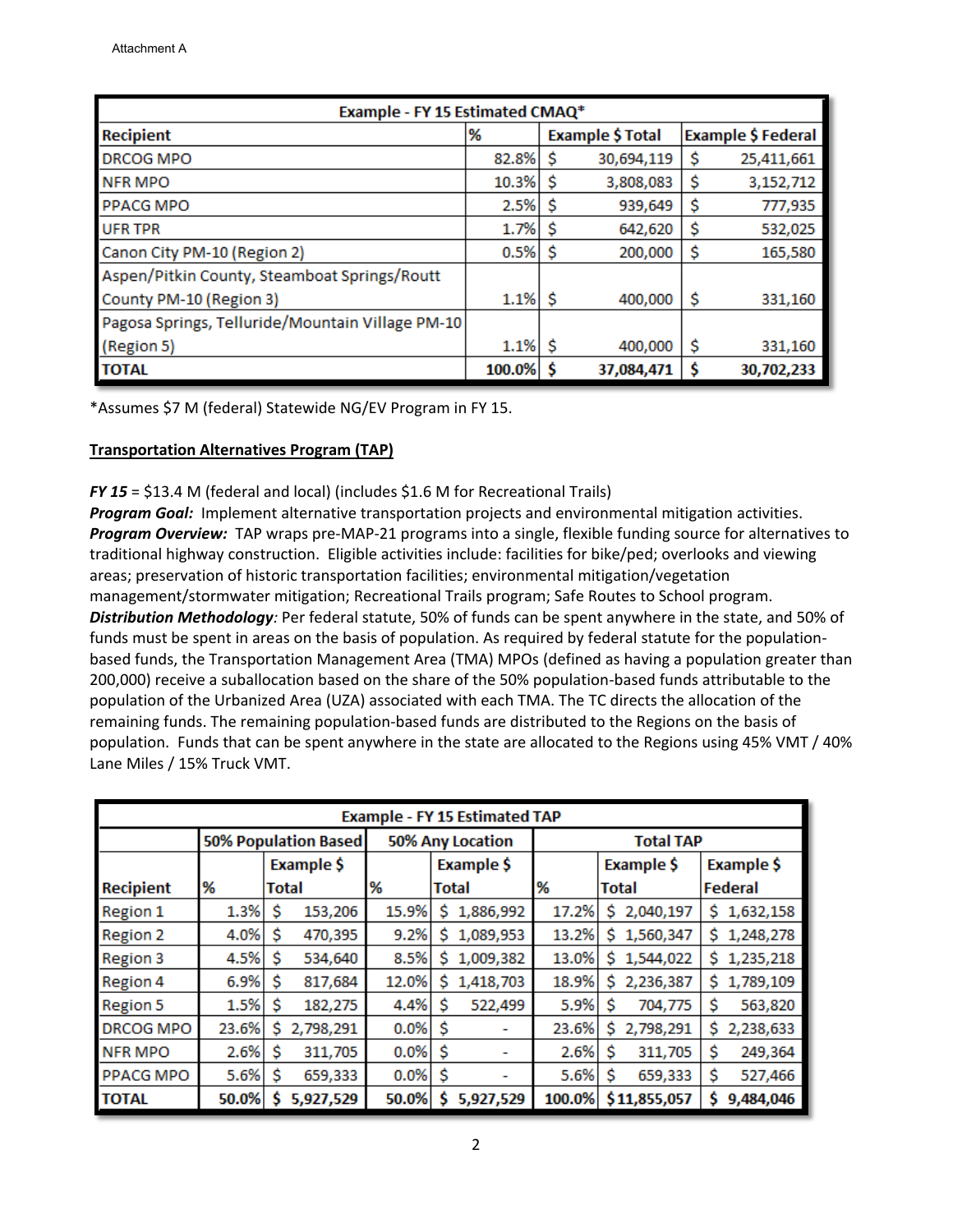## **Metropolitan Planning (Metro- PL)**

## *FY 15* = \$7.7 M (federal and local)

*Program Goal:* Meet federal MPO transportation planning requirements.

*Program Overview:* The purpose of Metropolitan Planning funds is to carry out federal requirements and provide for a continuing, comprehensive, and cooperative (3-C) metropolitan transportation planning process. Metropolitan Planning funds are made available to each MPO.

*Distribution Methodology:* Per federal statute, funds are suballocated to MPOs. The TC directs the suballocation, which is based on the methodology agreed to by FHWA, FTA, CDOT, and MPOs in fall 2012. The methodology is based on the population of MPO Urbanized Areas (UZAs), with a minimum dollar base of \$330,000 (federal and local) for Grand Valley MPO, and \$350,000 for PACOG.

| <b>Example - FY 15 Estimated Metro-PL</b> |        |    |                         |  |                    |  |
|-------------------------------------------|--------|----|-------------------------|--|--------------------|--|
| <b>Recipient</b>                          | %      |    | <b>Example \$ Total</b> |  | Example \$ Federal |  |
| <b>DRCOG MPO</b>                          | 67.4%  | s  | 5,211,288               |  | 4,314,426          |  |
| <b>GV MPO</b>                             | 4.3%   | Ŝ  | 330,000                 |  | 273,207            |  |
| <b>NFR MPO</b>                            | 9.7%   | \$ | 749,210                 |  | 620,271            |  |
| <b>PPACG MPO</b>                          | 14.2%  | Ś  | 1,096,327               |  | 907,649            |  |
| PACOG MPO                                 | 4.5%   | Ś  | 350,000                 |  | 289,765            |  |
| TOTAL                                     | 100.0% | Ś  | 7,736,826               |  | 6,405,318          |  |

## **Regional Priority Program (RPP)**

#### *FY 15* = \$50.0 M (state and federal)

*Program Goal:* Regionally important projects identified through the transportation planning process. *Program Overview:* RPP is flexible funding for use in the Regions, in consultation with local elected officials and other stakeholders through the transportation planning process. The program is funded through annual TC allocation.

*Distribution Methodology:* Allocated to Regions on the basis of 50% Population / 35% VMT / 15% Truck VMT, pending March TC discussion.

| <b>Example - FY 15 Estimated RPP</b> |        |                  |            |  |  |
|--------------------------------------|--------|------------------|------------|--|--|
| <b>Recipient</b>                     | %      | Example \$ Total |            |  |  |
| <b>Region 1</b>                      | 35.5%  | \$.              | 17,768,964 |  |  |
| <b>Region 2</b>                      | 19.9%  | \$               | 9,927,713  |  |  |
| Region 3                             | 14.3%  | Ś                | 7,132,510  |  |  |
| Region 4                             | 23.2%  | \$               | 11,621,669 |  |  |
| <b>Region 5</b>                      | 7.1%   | \$               | 3,549,144  |  |  |
| <b>TOTAL</b>                         | 100.0% |                  | 50,000,000 |  |  |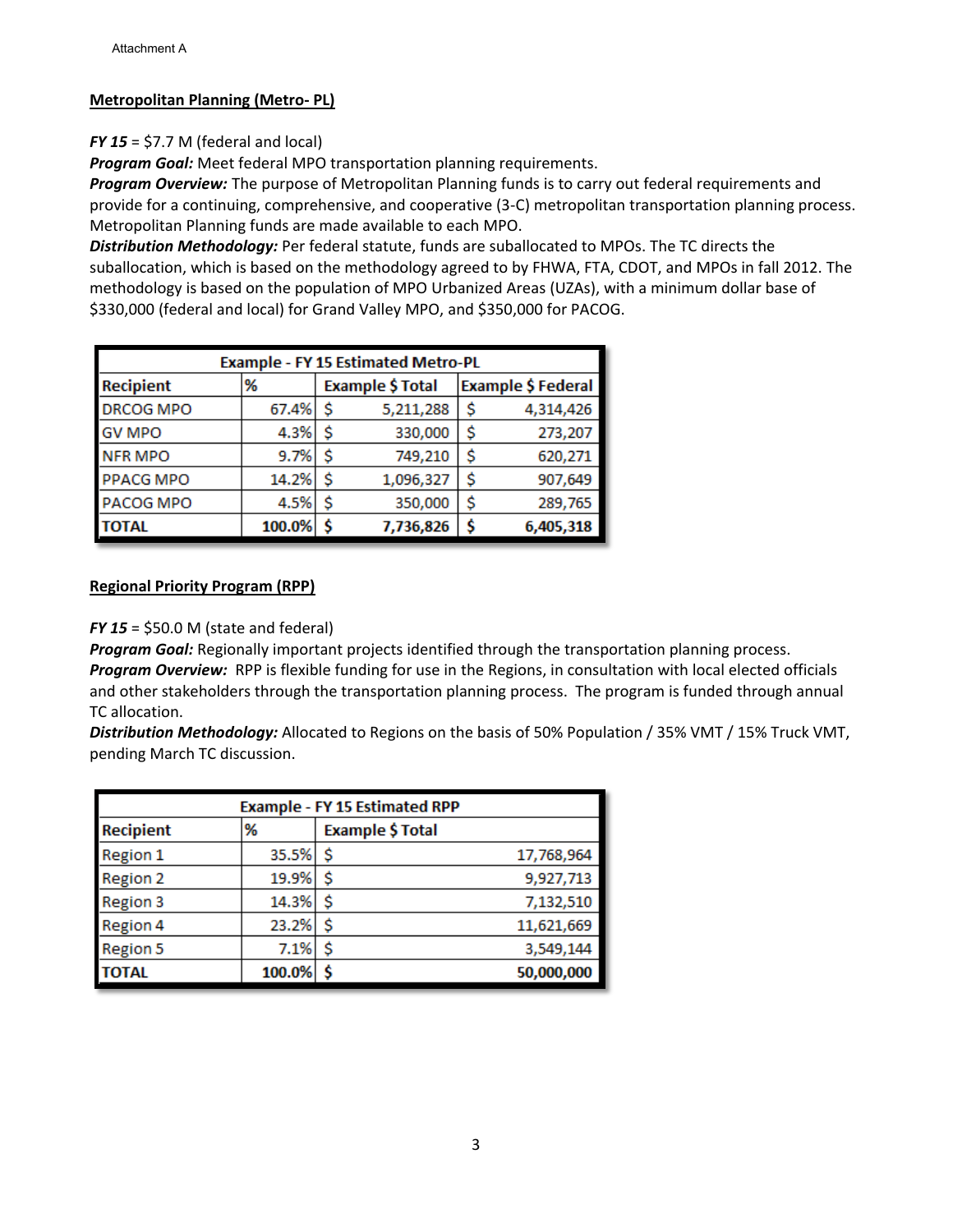# **Resolution # TC –**

## **FY 2016 – 2040 Program Distribution Allocation Methodologies for Formula Programs Transportation Commission of Colorado**

**WHEREAS,** the Colorado Transportation Commission (the Commission) has statutory authority pursuant to §43-1-106 to approve, accept, and amend various planning documents resulting from Section 135 Title 23 of the U.S.C. and §43-1-1101 through 1105 C.R.S.; and

**WHEREAS,** the Commission adopts long range Program Distribution assignment of anticipated state and federal transportation revenues for use in development of the Statewide Transportation Plan and the Regional Transportation Plans; and

**WHEREAS,** a forecast of revenues upon which Program Distribution is based was adopted by the Commission in April 2013 (TC Resolution 3070); and

**WHEREAS,** the Commission adopted Program Distribution to reflect planned levels of funding to various programs based on the limited revenue expected for the period 2016-2040 on February 14, 2014 (TC Resolution 3139); and

**WHEREAS,** the Commission recognizes that future fund receipts may vary from these estimates, and that the assignment of funds reflected in Program Distribution is for planning purposes and does not represent a future funding commitment, and that the annual CDOT budget may vary from Program Distribution; and

**WHEREAS,** the Commission, as part of Program Distribution, also adopts allocation methodologies for programs allocated by formula;

**WHEREAS,** federal statute requires the obligation of Surface Treatment Program (STP) funds in Urbanized Areas with a population greater than 200,000 (Transportation Management Areas (TMAs)) on the basis of population; and

**WHEREAS,** federal statute requires the allocation of Metropolitan Planning (Metro-PL) funds on the basis of a formula developed by the State DOT, in consultation with the MPOs, and approved by the FHWA Division Administrator; and

**WHEREAS,** federal statute requires that 50% of Transportation Alternatives Program (TAP) funds be obligated in certain population categories on the basis of population, including to Urbanized Areas with a population greater than 200,000 (TMAs); and

**WHEREAS,** the Commission has elected to allocate by formula the TAP funds remaining after allocation to TMAs to the CDOT Regions; and

**WHEREAS,** federal statute requires that Congestion Mitigation and Air Quality Improvement Program (CMAQ) funds be spent in air quality non-attainment or maintenance areas, or natural gas refueling stations or electric vehicle charging stations at any location in the state; and